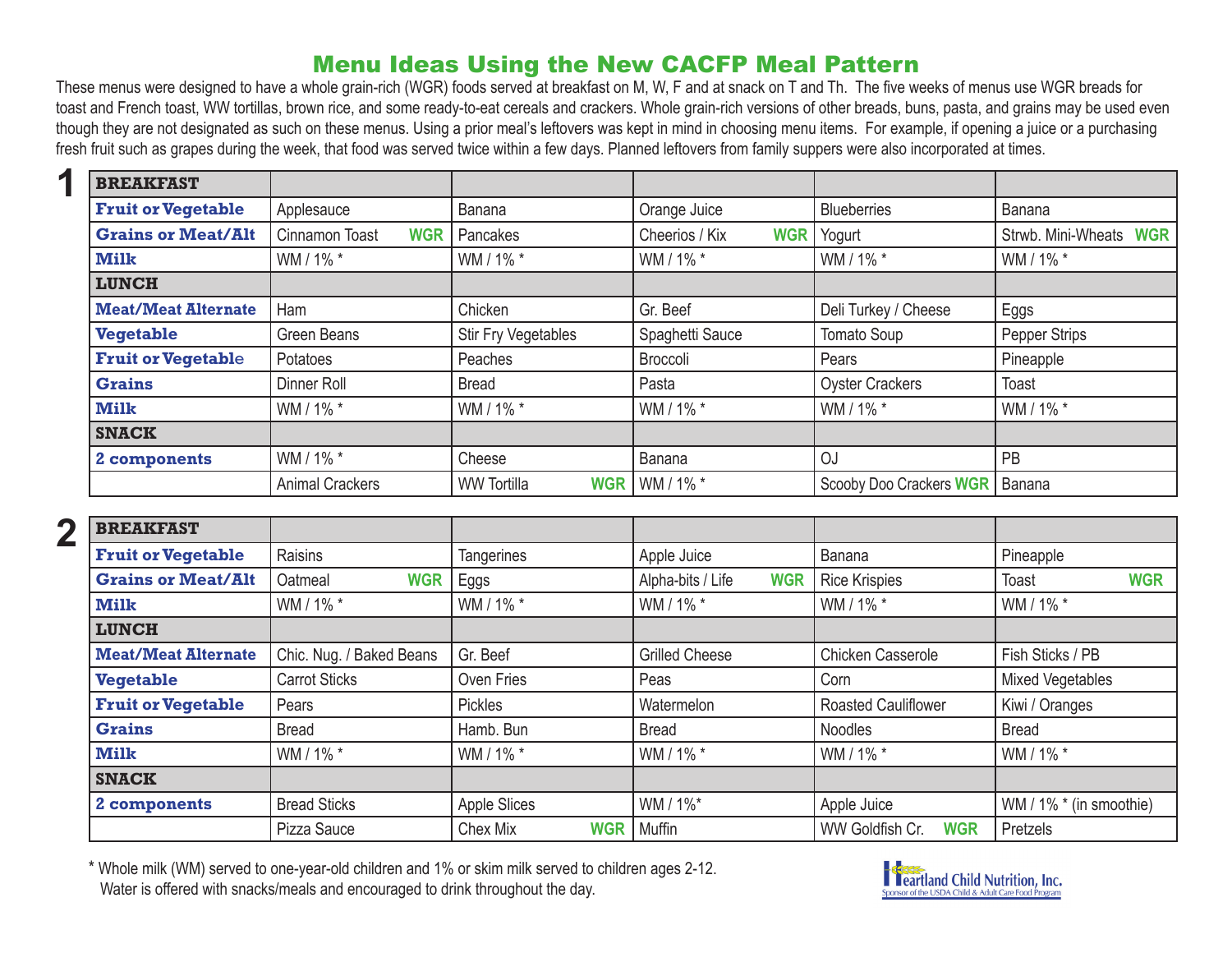## Menu Ideas Using the New CACFP Meal Pattern

These menus were designed to have a whole grain-rich (WGR) foods served at breakfast on M, W, F and at snack on T and Th. The five weeks of menus use WGR breads for toast and French toast, WW tortillas, brown rice, and some ready-to-eat cereals and crackers. Whole grain-rich versions of other breads, buns, pasta, and grains may be used even though they are not designated as such on these menus. Using a prior meal's leftovers was kept in mind in choosing menu items. For example, if opening a juice or a purchasing fresh fruit such as grapes during the week, that food was served twice within a few days. Planned leftovers from family suppers were also incorporated at times.

| 3 | <b>BREAKFAST</b>             |                            |                          |                               |                                    |                                  |
|---|------------------------------|----------------------------|--------------------------|-------------------------------|------------------------------------|----------------------------------|
|   | <b>Fruit or Vegetable</b>    | <b>Tangerines</b>          | <b>Banana Slices</b>     | Grapes                        | Strawberries                       | <b>Banana</b>                    |
|   | <b>Grains or Meat/Alt</b>    | French Toast<br><b>WGR</b> | Rice Cake / PB           | <b>WGR</b><br>Cheerios / Dora | <b>Toaster Waffle</b>              | <b>WGR</b><br>Life / Mini-Wheats |
|   | Milk                         | WM / 1% *                  | WM / 1% *                | WM / 1% *                     | WM / 1% *                          | WM / 1% *                        |
|   | <b>LUNCH</b>                 |                            |                          |                               |                                    |                                  |
|   | <b>Meat/Meat Alternate</b>   | Eggs                       | Pizza / added Cheese     | Chicken                       | <b>String Cheese</b>               | Chili Mac - Gr. Beef             |
|   | <b>Vegetable</b>             | Hash Brown Wedge           | Celery & Carrots & Cukes | <b>Mashed Potato</b>          | Vegetable Soup                     | Chili Beans / Tom. Sauce         |
|   | <b>Fruit or Vegetable</b>    | <b>Mandarin Oranges</b>    | Pineapple                | Gr. Beans                     | Peaches / Pineapple                | <b>Apple Slices</b>              |
|   | <b>Grains</b>                | <b>Bread</b>               | Pizza Crust              | <b>Bread</b>                  | Crackers                           | Macaroni                         |
|   | <b>Milk</b>                  | WM / 1% *                  | WM / 1% *                | WM / 1% *                     | WM / 1% *                          | WM / 1% *                        |
|   | <b>SNACK</b>                 |                            |                          |                               |                                    |                                  |
|   | OJ<br>Grapes<br>2 components |                            |                          | WM / 1% *                     | OJ                                 | Hummus                           |
|   |                              | Crackers                   | <b>WGR</b><br>Cereal Mix | Muffin                        | <b>WGR</b><br><b>Teddy Grahams</b> | <b>Celery Sticks</b>             |

**4**

| <b>BREAKFAST</b>           |                                      |                               |                              |                                      |                           |  |
|----------------------------|--------------------------------------|-------------------------------|------------------------------|--------------------------------------|---------------------------|--|
| <b>Fruit or Vegetable</b>  | Apple Slices / Banana<br>Blueberries |                               | <b>Blueberries</b>           | Banana                               | Apple Juice               |  |
| <b>Grains or Meat/Alt</b>  | Cheerios / Chex<br><b>WGR</b>        | PB                            | <b>WGR</b><br>Oatmeal        | <b>Rice Krispies</b>                 | Toast / PB<br><b>WGR</b>  |  |
| <b>Milk</b>                | WM / 1% *                            | WM / 1% *                     | WM / 1% *                    | WM / 1% *                            | WM / 1% *                 |  |
| <b>LUNCH</b>               |                                      |                               |                              |                                      |                           |  |
| <b>Meat/Meat Alternate</b> | <b>Baked Pork Loin</b>               | Refried Beans / Cheese        | Tater Tot Hotdish (Gr. Beef) | Deli Roast Beef                      | HM Chz. Pizza Sandwich    |  |
| <b>Vegetable</b>           | <b>Baked Sweet Potatoes</b>          | <b>Mixed Vegetables</b>       | <b>Tater Tots</b>            | Broccoli w/Dip                       | Pizza Sauce / Peppers     |  |
| <b>Fruit or Vegetable</b>  | Sugar Snap Peas                      | Pears                         | Corn (separate)              | <b>Fruit Salad</b>                   | Peaches                   |  |
| <b>Grains</b>              | Dinner Roll                          | <b>WW Tortilla Shell</b>      | <b>Bread</b>                 | <b>Bread</b>                         | <b>Bread Sand, Rounds</b> |  |
| Milk                       | WM / 1% *                            | WM / 1% *                     | WM / 1% *                    | WM / 1% *                            | WM / 1% *                 |  |
| <b>SNACK</b>               |                                      |                               |                              |                                      |                           |  |
| 2 components               | Apple Juice                          | WM / 1% *                     | Yogurt                       | WM / 1% *                            | Watermelon                |  |
|                            | Asst. Veggie Tray                    | WW Goldfish Cr.<br><b>WGR</b> | Strawberries                 | <b>HM Banana Bread</b><br><b>WGR</b> | Crackers / Pretzels       |  |

\* Whole Milk (WM) served to one-year-old children and 1% or skim milk served to children ages 2-12. Water is offered with snacks/meals and encouraged to drink throughout the day. .